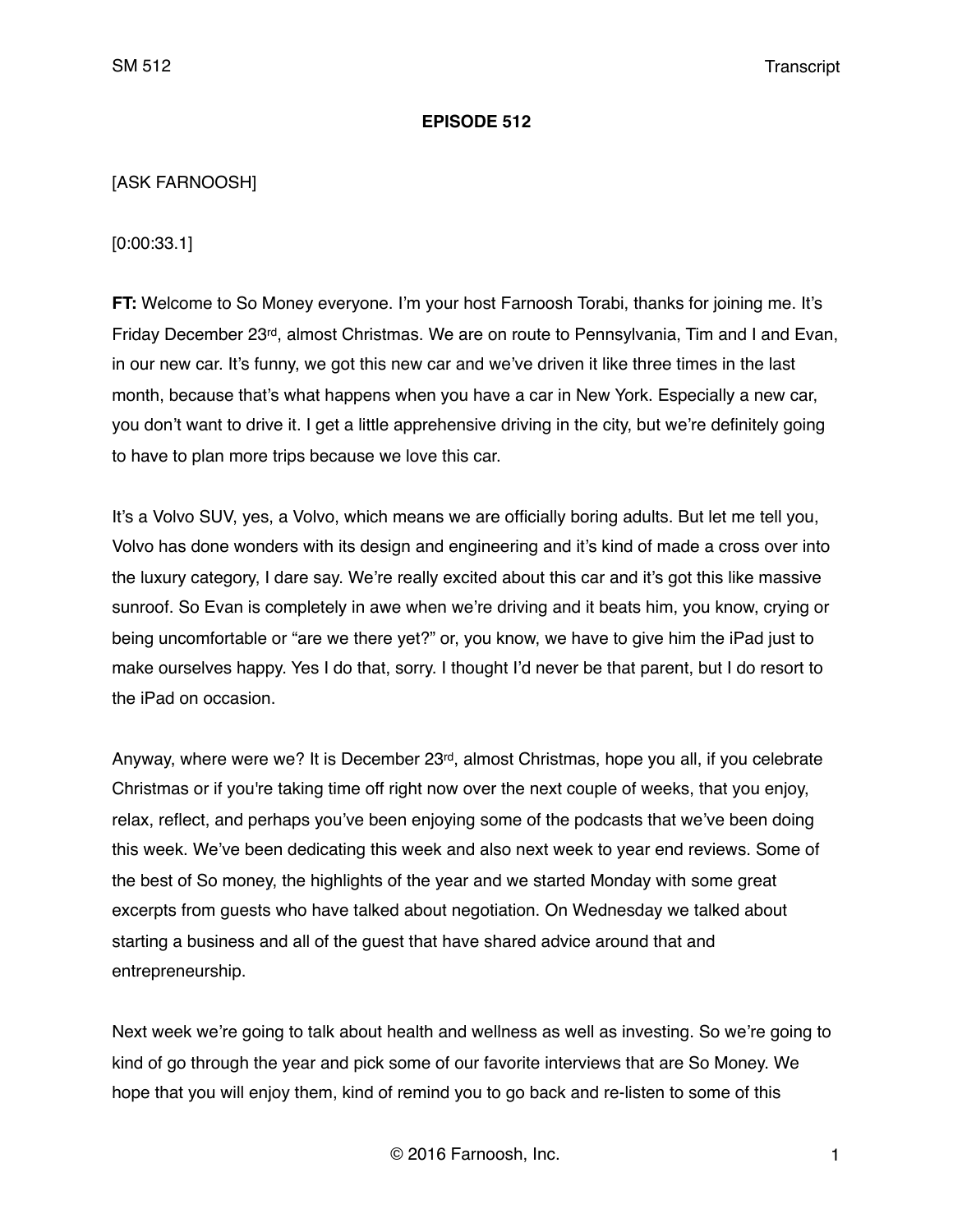episodes because they're just gems and it's important to remember them because they can get lost in the shuffle.

All right. Sophia, welcome to the show.

[0:02:46.3]

**SY:** Thank you.

[0:02:47.3]

**FT:** Sophia's becoming a little bit of a celebrity, everybody. She is, and maybe you didn't want to be but well, this is your life now. We were at the Rebecca Minkoff event earlier this month and people were coming to see me talk about how to maximize your finances around the holidays and a lot of people were like, "Where's Sophia? Is that Sophia?" So, I'm happy to say she is also becoming a face of the brand and deserve at least so.

How does it feel to be a celebrity?

[0:03:20.1]

**SY:** It's exciting, I'm not going to lie, I was not expecting the warm welcome that I did receive, but it was a lot of fun and I actually was telling a few of my friends about it and they were laughing. They were like, "That's so funny." So no, it's been exciting.

[0:03:33.7]

**FT:** Yes, you'll hear later on as we go through this questions, you get some shout out's as well. So I'm happy to say you're very much a part, a fixture of the Farnoosh Inc. Brand and hopefully for many years to come. All right. So, exciting to share also that you know, as we finish the year and kick off 2017, I want everyone who is listening to think about what their new year's goals will be, their financial goals. Because come January 1<sup>st</sup>, I'm kicking off a really exciting Instagram campaign with Mint.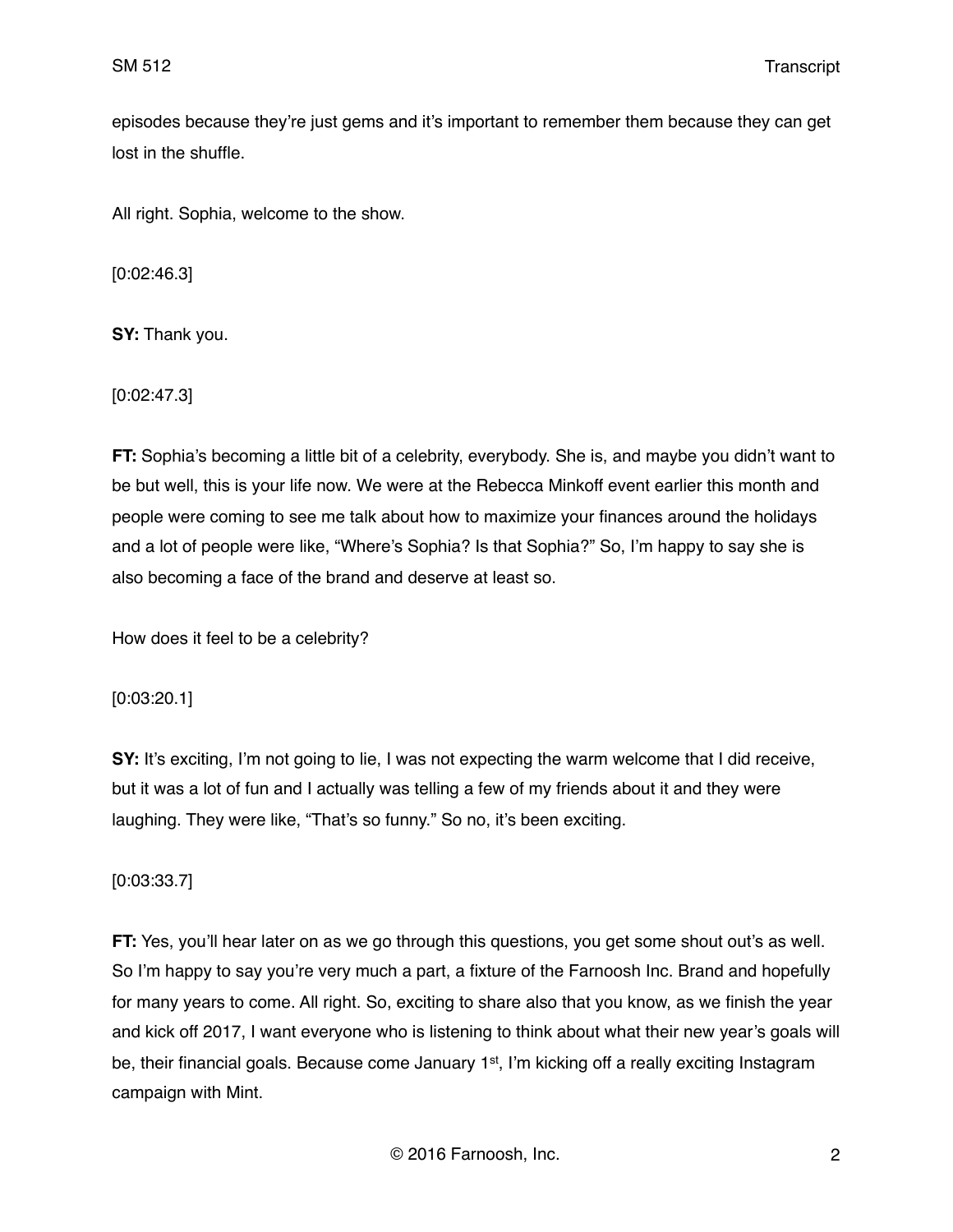For those of you who don't' know, I blog for Mint every week, new stories, new articles, sometimes money audits and if you want a money audit, just email us,

[farnoosh@somoneypodcast.com](mailto:farnoosh@somoneypodcast.com) and one of the things we thought of was doing this really fun Instagram campaign where we would talk about our #SoMinty goals and ideas and steps for the new year all around, you know, what our resolutions are and I hate that word. But, you know, whatever, sit in for resolution you use, that's what our goal is in this campaign is to kind of share all of that, get people motivated, kept people on the right track.

Stay tuned for those instructions and how to follow us and how to participate also exciting is that for a while now, I've been asking you guys to send in your questions and leave a voice mail because we actually have this widget now at somoneypodcast.com where you can leave a question with your voice through a little widget called Speak Pipe and it is on the right hand corner side bar of the site, on the home page and it's really simple, you just click on it and record your voice through your phone, your laptop, your computer, wherever you're accessing the site.

Today, we have our inaugural question. It comes from Kelly who has a question about real estate, her boyfriend, and taxes. Here's Kelly.

### [0:05:34.5]

**Kelly:** Hi Farnoosh and Sophia. This is Kelly from West New York New Jersey. Love your show. So my significant other and I bought a condo together this past February. We have similar paying jobs, so we split everything 50/50. The down payment, our mortgage, and our HOA fees are all paid equally, 50/50.

So my question is, regarding filing for our taxes, we aren't married yet so we wouldn't file jointly but should we both go to the same accountant at the same time? In the past, my brother did my taxes using Turbo Tax but now that I'm a property owner, with my boyfriend, I'm figuring that my brother doing them isn't the best idea.

So do you have any tips on how to handle our taxes this year? Thank you.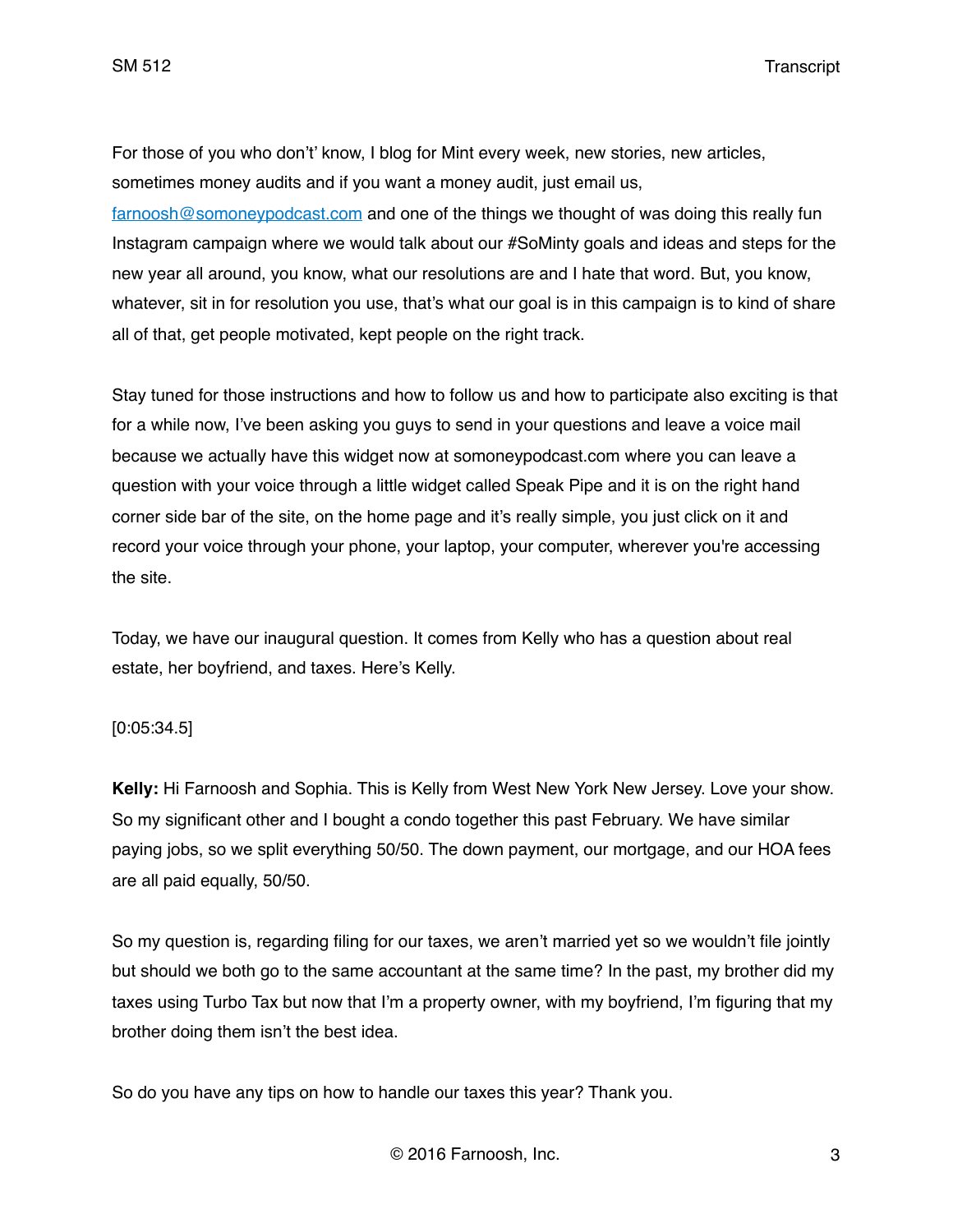# [0:06:16.1]

**FT:** All right, wasn't that cool Sophia to actually hear people's voice?

[0:06:19.2]

**SY:** That was awesome. I'm so excited that we have our first one.

[0:06:22.3]

**FT:** I know! Thank you Kelly for being the brave, brave person to attempt Speak Pipe. See, it's not that scary and I love hearing your voices, this is just adding another cool dimension to our audience and our show. She has a really poignant question and, as she said, she's bought a home with her boyfriend and they're not married so they're not filing their taxes jointly. But her brother's been doing her taxes and she feels a little uncomfortable now maybe now that she is sharing this expense with her boyfriend to divulge her finances with her brother. Totally get that.

So, do you need to have the same accountant? Not necessarily. I'll tell you from my experience, Tim and I owned property before we got married for a short while — we were engaged — and he had an accountant and I had an accountant. As long as you make sure that you're both reporting the same on your taxes and ultimately you can, I suppose, decide to split the interest deduction or one person gets the interest deduction — mortgage interest that is — then other person doesn't claim it and then you reconcile it when you get your tax refund or something.

I mean, that's the only thing that makes your taxes a little bit complicated when you're not married and you have something that you share in like a property where there are some tax benefits. So the question is, who is going to benefit from the tax benefits? Only one of you can perhaps. Maybe both of you can, but that is a question for your accountant and how you're going to organize that. So, not necessarily do you need the same accountant. However if your boyfriend has someone that he likes and wants to bring you on board, that's fine.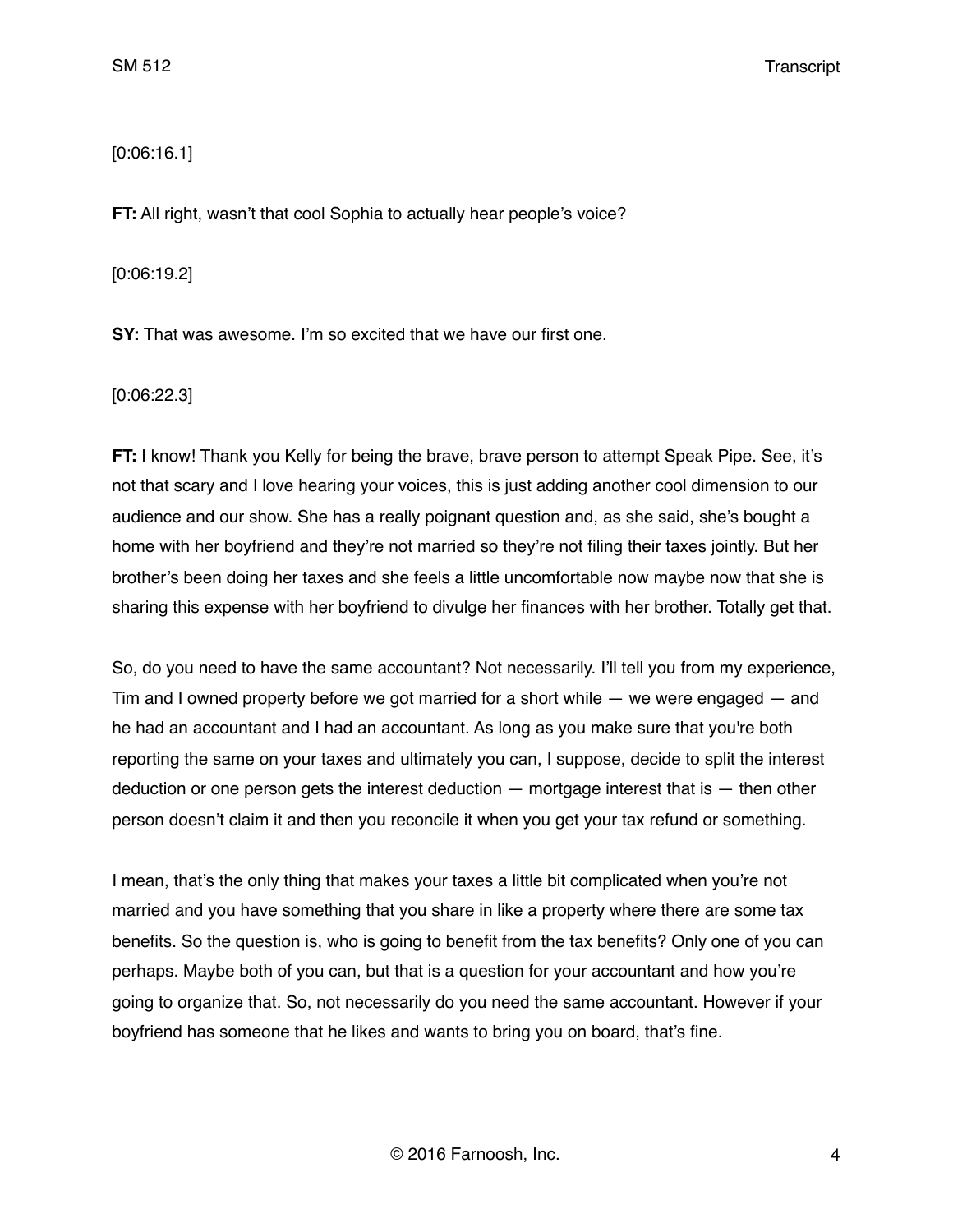That could be just easier in terms of your time management. You go to the one meeting, you hash it out and you're done as supposed to you go in your person, he go to his person, emailing back and forth. It's important maybe for those accountants to communicate, I would say. Do like a joint introductory email just so that if there are any questions and they want to make sure there's not overlap or inconsistencies that they do right by you. So that's what I would say, Kelly.

Honestly, I get the concern about maybe not wanting to divulge your finances with your brother at this point because maybe it would also implicate how much you bought the house for and you don't want to reveal that. I totally get it. So if that's what's keeping you, fine. But if you're okay with that then and your brother's been good at doing your taxes then perhaps he continues to do them but whoever does your taxes, it's important that they're in communication with your boyfriend's accountant as well, like for all the reasons I just said. So thanks Kelly and good luck with the house and good luck with the payments and let us know if you have any further questions.

Cool, all right Sophia, that was our one voicemail of this week. That was great but we want more. Just again, go on somondeypodcast.com, click on Speak Pipe, record your voice question and we'll throw it into a forthcoming episode. Really easy, thanks so much.

Okay, next question.

[0:09:19.0]

**SY:** All right, our next question comes from Danielle and she has a really large extended family, just 22 people.

[0:09:27.2]

**FT:** Just 22 people.

[0:09:28.1]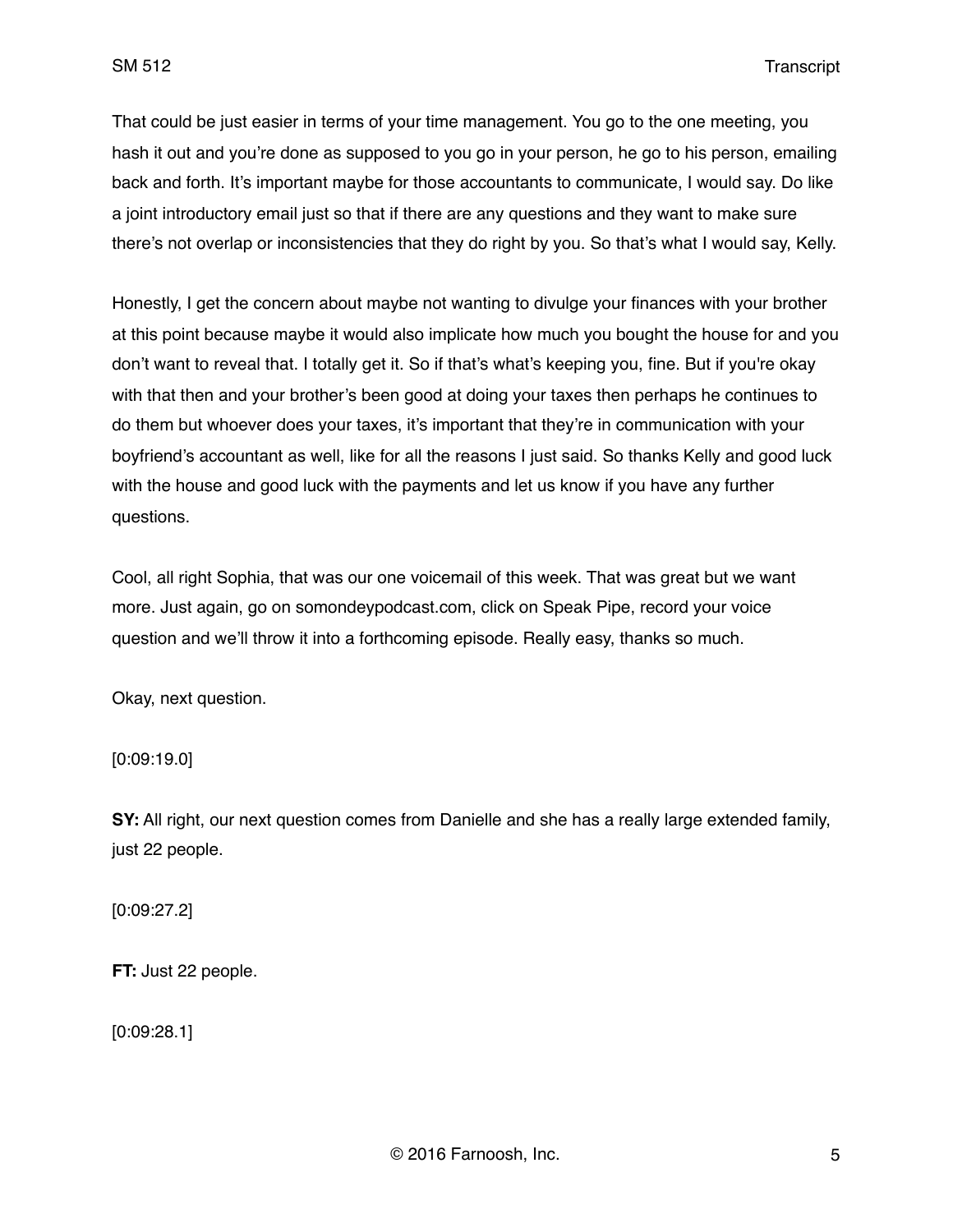**SY:** Just 22, no big deal, and she's expected to get Christmas gifts for all of them but she knows that all of that money will add up and she suggested drawing names from a hat but her family called her cheap by doing this. I know, boo.

[0:09:43.6]

**FT:** Whatever.

[0:09:45.1]

**SY:** She makes more than a lot of them, so that was heartbreaking for her. But anyways, she wants to save for a wedding and a down payment on a home and so she wants to know, is she being cheap and what should she do?

[0:09:56.2]

**FT:** I don't think she's being cheap.

[0:09:57.2]

**SY:** I don't either.

[0:09:58.2]

**FT:** I just had this conversation this morning with a friend which was that I wish we could just move beyond gifting around the holidays. Like, what is that? I mean kids, yes, that's one thing. They have the whole Santa clause thing or, you know, it's fine. Kids can enjoy that. But when you're an adult, I feel like just move on you know? Go to a dinner and have a party.

[0:10:21.3]

**SY:** There's more to the holidays than gifts.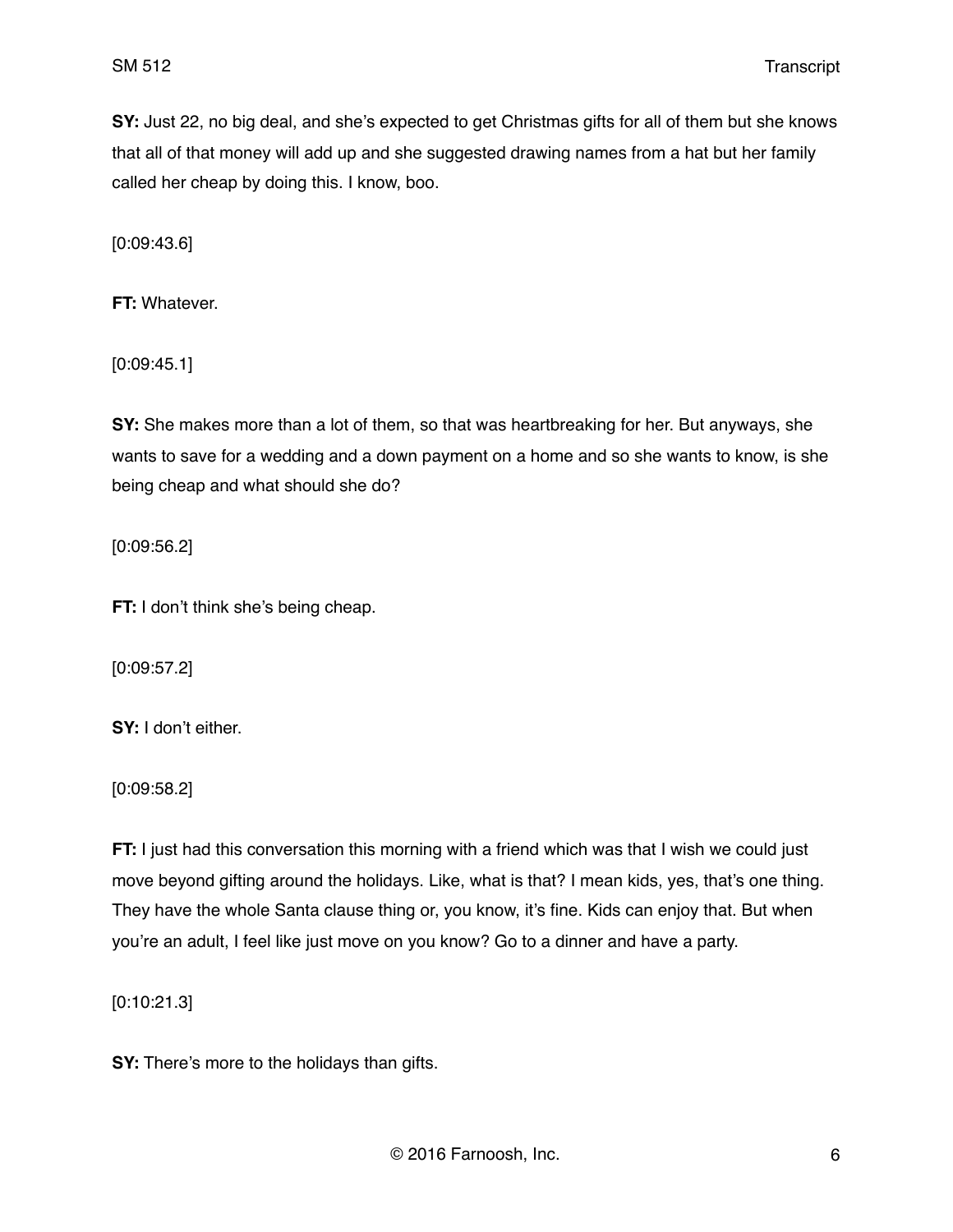### [0:10:24.4]

**FT:** It's so frivolous, it's so expensive. I don't care how much money you make, you know? I think that she has clearly stated that she has bigger priorities and I don't think that she should let her parents, her family, essentially financially bully her to buying all these gifts for everybody and that's it.

At some point you have to put your foot down and even if it means disappointing your family, like I said, no one cares more about your money than you. This is a classic case. Clearly her parents don't understand that she has priorities, it's totally unfair to judge someone by how much they make too, because that's just the venire, you know? I know people who make lots of money but they've got student loan debt, they've got mortgages, they've got kids. You know?

So I can't judge them and say, "Well just because you make this much money, you should be able to buy gifts for everybody," you know? Then to judge you on that. That's totally unfair Danielle. I'm sorry you have to go through that. I wonder too though if you have explained to your family that you have other priorities that you have this big expenses that you want to save up for? A wedding, a down payment. Hopefully they would understand and maybe one way to combat this is to say, "Look, in lieu of getting me gifts this year, I would love if you could contribute to my wedding fund or my home fund."

There are websites out there actually that can help you set up savings accounts for these goals. So you're at least getting some gifting that way, some appropriate gifting that way, they're just going to give you \$20 here, \$30 here, that adds up from 22 people, and then you can more comfortably go and spend on this folks if you really feel like 9it's going to tear up your family if you don't. But then at least you know that you're not sacrificing your planning around the wedding and the home.

What do you think Sophia, that could kind of counterbalance everything, right?

[0:12:16.2]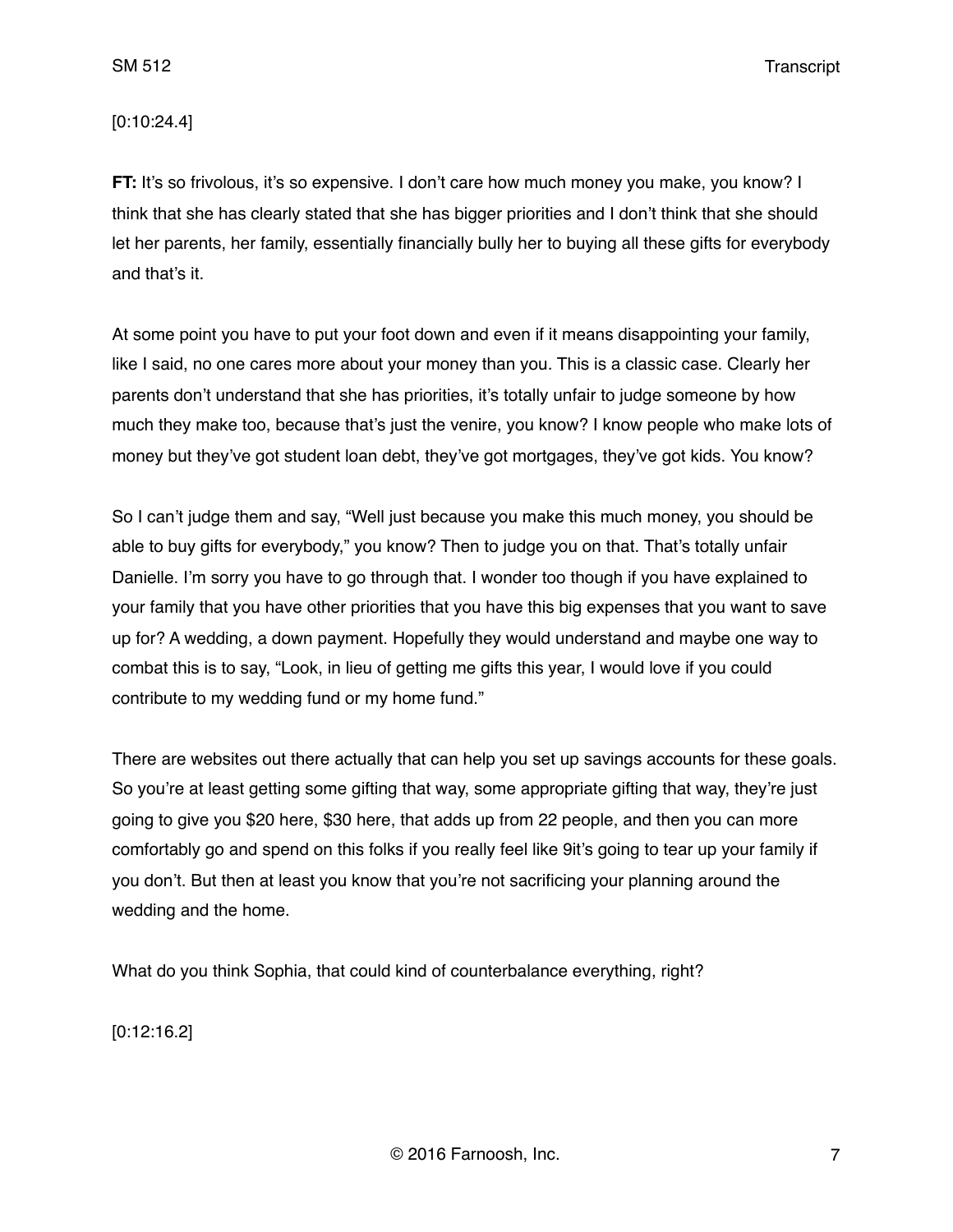**SY:** I like that idea and the other thing too that you could do, which maybe your family and wouldn't be excited about is you could make a donation in your family's name and just say, you know, pick one charity that's really important that maybe has some significant meaning to your family.

That just kind of shows them as well that, you know, there are more gifts this holiday season and that your family should be taking that money and perhaps donating it to people who are actually in need this holiday season. So I think that's another idea.

#### [0:12:45.6]

**FT:** That's a great idea. To answer your question, no you're not being cheap, your family's being irrational. That said, if it's really important for you to kind of just keep things cool, just say, "Look, I get it, you want to keep this tradition. Fine. For me, I would love if you would kindly contribute to my funds," and you can go online and set this accounts up. "And in return yes, I will give you your Christmas list. I will try to fulfill your material dreams." Don't use my words, but basically you got like Danielle. Good luck.

I mean I feel bad that the holidays have to come down to this. You want to be able to  $-$  it's stressful. I'm stressed now. I'm a little stressed around this and it is what it is I guess. But hopefully you can, after this winter, now you sort of planted the seed, right? That this isn't something that you're really excited about, and maybe you should start talking to other people like maybe your contemporaries in the family that are around your age. Because sometimes the older adults lose perspective.

Like the grandparents, the parents, they've been doing this tradition for so long, they want to hold on tight to this tradition and they just forget that when you're 25 or 30, it's hard to budget for all this stuff. So perhaps you could find your posse, your people within the family and then go in as a team next year to present this idea and then it will be a little be more forceful. Basically a Coup is what I'm proposing.

[0:14:13.0]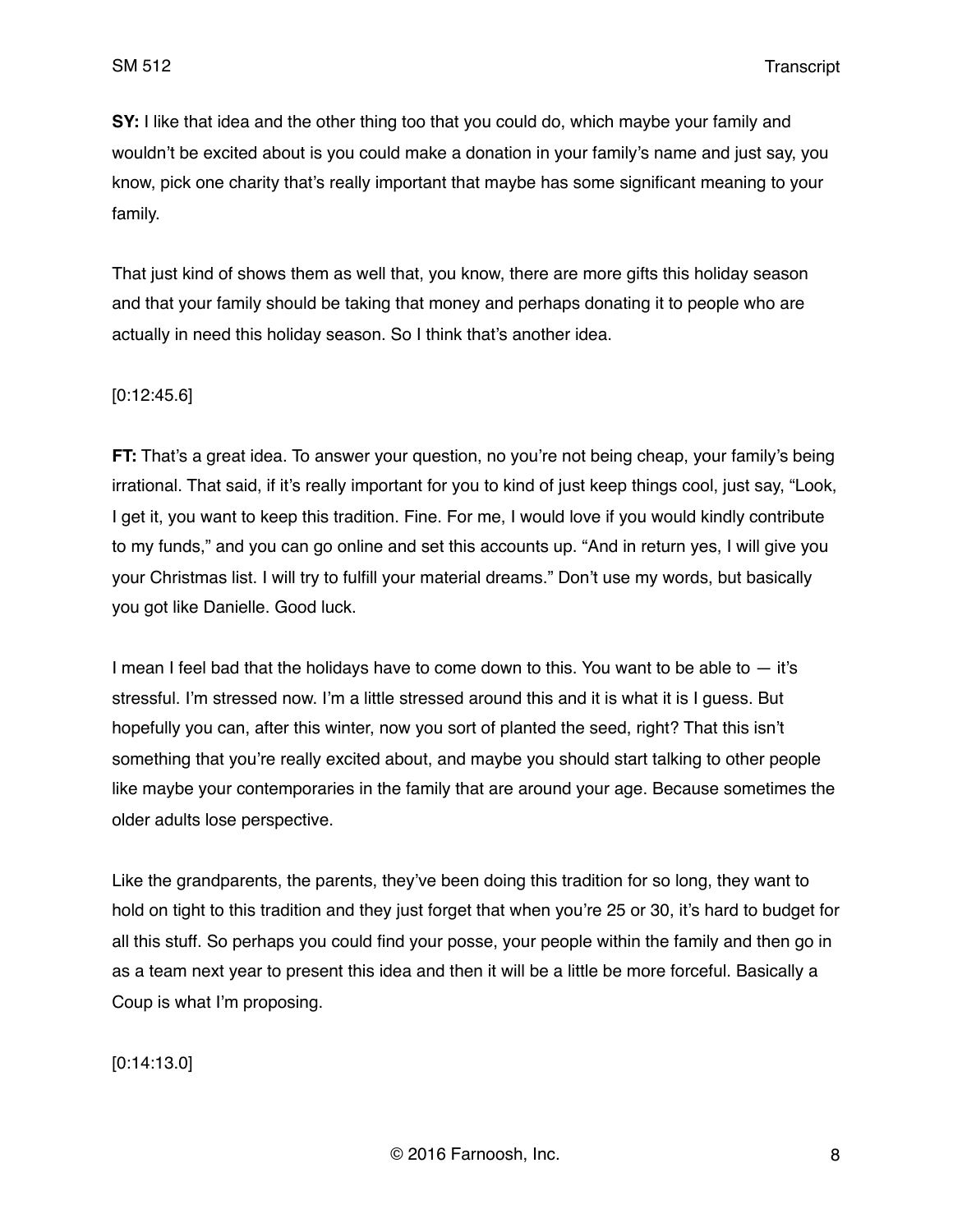**SY:** A family Coup.

[0:14:13.9]

**FT:** Yeah. Just make it a war — no, I'm kidding. But anyway, let's move on, let's talk about this question from Claire who, oh my gosh, she's got a husband or husband to be, that's a trust fund baby.

[0:14:26.8]

**SY:** Yeah and he owns his own business.

[0:14:28.4]

**FT:** That's always fun.

[0:14:29.9]

**SY:** Yeah. Who wouldn't love that? But she's making \$\$60,000 a year pre tax and she has \$25,000 in savings, they live together and so far she feels like the money discrepancy, they've been able to navigate it pretty well. But she is concerned about getting married and the steps that they both should take to protect themselves. Shell be signing a prenup and she has no idea what to look for when talking to her lawyer and she wants to know what should be put in place in the case of divorce, bankruptcy, and other big milestones.

[0:15:01.9]

**FT:** Bankruptcy, wow. Well, do you know what state she lives in?

[0:15:07.3]

**SY:** She didn't specify.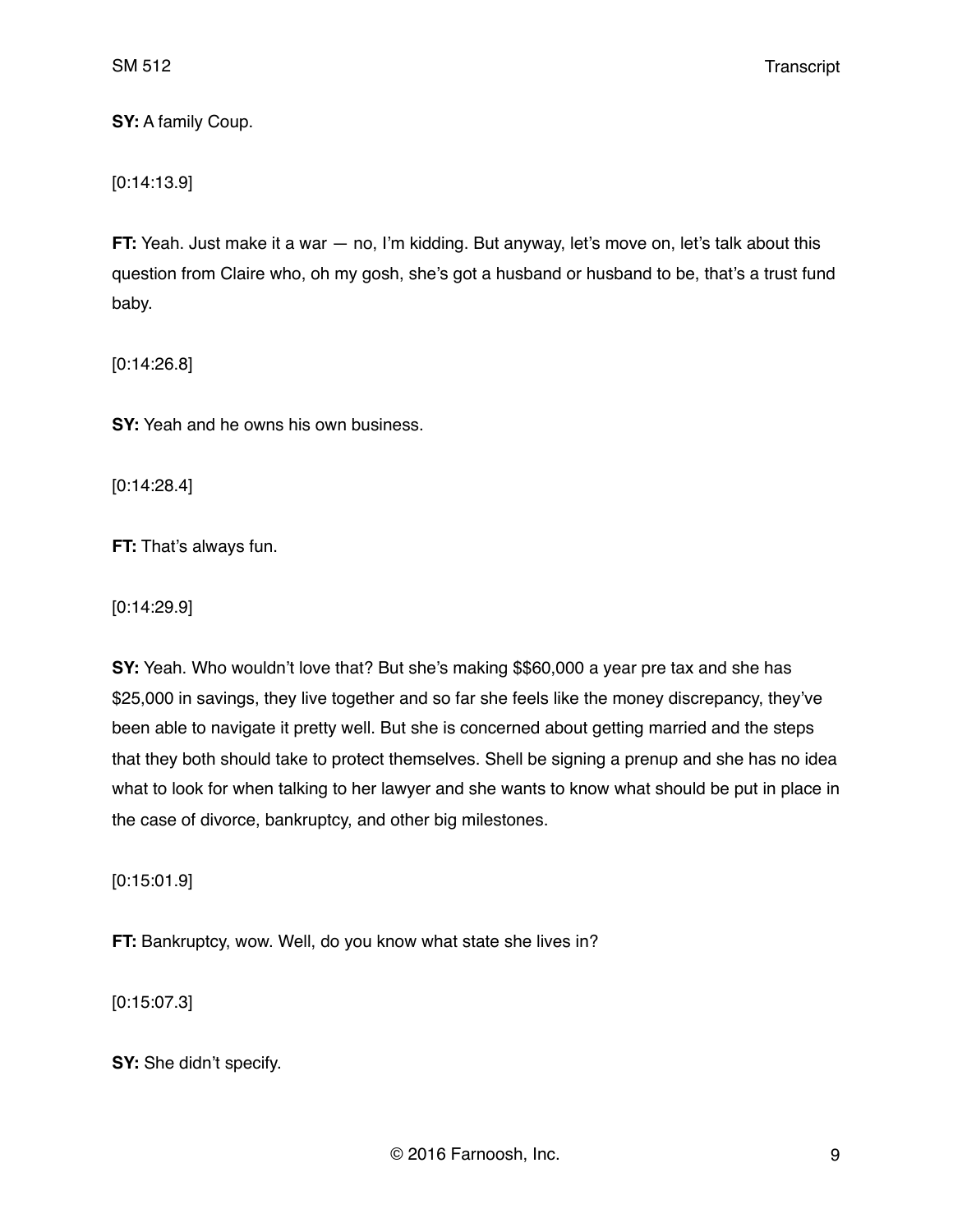#### [0:15:08.7]

**FT:** Okay, so Claire, when it comes to things like a prenup and divorce laws and how to protect yourself. Very important to first review your state's laws and every state is different as far as what happens in a divorce, what legally will become yours, and your partners? That said, a prenup can offset what the state says and that's why people have prenups. They read their state's laws, they find out, "Guess what? I live in New Jersey and it's an equitable distribution state, I don't like that so I'm going to write a prenup that has more of what my wishes are."

Now, I sense her boyfriend is the one that's prompting the prenup because I guess usually the person who makes more is the one who suggest it. You want to, when you talk to a lawyer, really ask this person, is this a fair contract? And make sure that it's in layman's terms that you really understand what would happen in the event of a divorce. Is there equitable to you and fair to you? Do you feel like that you would get what you "deserve"?

And this is the thing, it's really important because what's happening now is that prenups are going to court, people are divorcing, their prenups are now becoming something that they're referring to, and judges sometimes throw them out. Because they say, "This prenup is completely one sided." Because what happens Sophia usually, right? Two weeks before your wedding? Your rich boyfriend, girlfriend is like, "My parents want you to sign this prenup, can you just sign it please?"

And, you know, you do because what are you going to like stop the wedding you know? Then you're really busy so you're not going to have a lawyer look at it but sometimes this contracts are completely one sided and it really leaves the other person left to just basically have nothing and even things like for example, in the divorce proceeding, if your partner's going to initiate a divorce and he or she is richer, maybe you could put something in there where this person would cover the legal costs. Perhaps?

If you and your partner go into business together and you earn money together, you want to make sure that you get your fair share in the even of a divorce. So this prenup means just always look at sort of the "what ifs" and how you would want to be protected in the event that you part ways. So, I would say that you and your boyfriend should sit down with one attorney or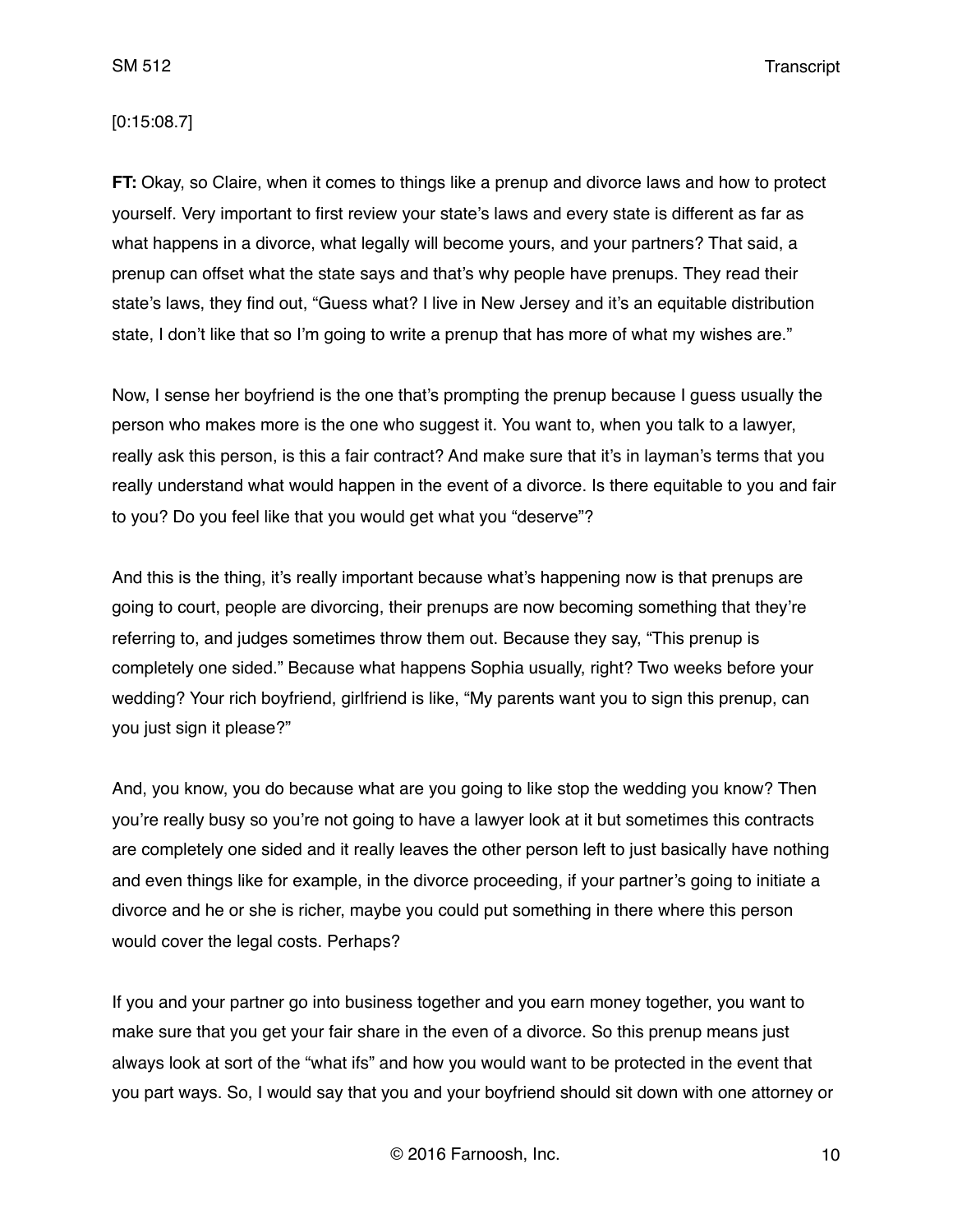you get an attorney, he gets an attorney and they communicate and you really create a balanced prenup and I don't think that you really want to get his parents that involved to the extent that they may have their biases, and they're going to be very sensitive.

So try to just maybe navigate this just between you and him if possible, just to make it a little less emotional and challenging. A prenup does not by the way include child support or child custody, FYI. Just something to know, that's something that people often misconceive. All right, good question. Okay, April's got a question next and it's about maybe getting a big pay bump at work?

### [0:18:20.6]

**SY:** Yeah, so she actually just got a big pay bump at work and she wants to start a yearly tradition in donating, now that she has some more money in the bank. So she wants to know if you have any recommendations for websites of charities that you might like, or ones that rate the effectiveness of where your donation is going towards.

### [0:18:37.8]

**FT:** Indeed I do because, you know, we worked on this on the Oprah issue. This month in fact. So yeah, I will tell you what I research and what you research, Sophia, for the December issue of Oprah Magazine. If you would like to pick up a copy. We would be so appreciative. Guide Star, Charity navigator, Givewell.com, three great websites for looking up charities. These sites also give reviews of charities. A lot of times they will include as one of their variables to look at how much of that dollar that you donate actually goes directly to the cause.

All charities have overhead so you can't punish a charity because they are paying their employees and paying their utilities and paying for fund raising. That is a fact of running an organization. However, some are better at doing that than others and one of the rules of thumb that we learned in the research process, and we talked to people from these organizations like Guide Star and Give Well, is that if it's a large charity, let's say it's like, I don't know, the Red Cross or the American Cancer Society, these are big multinational charities that just span overseas and they do great work.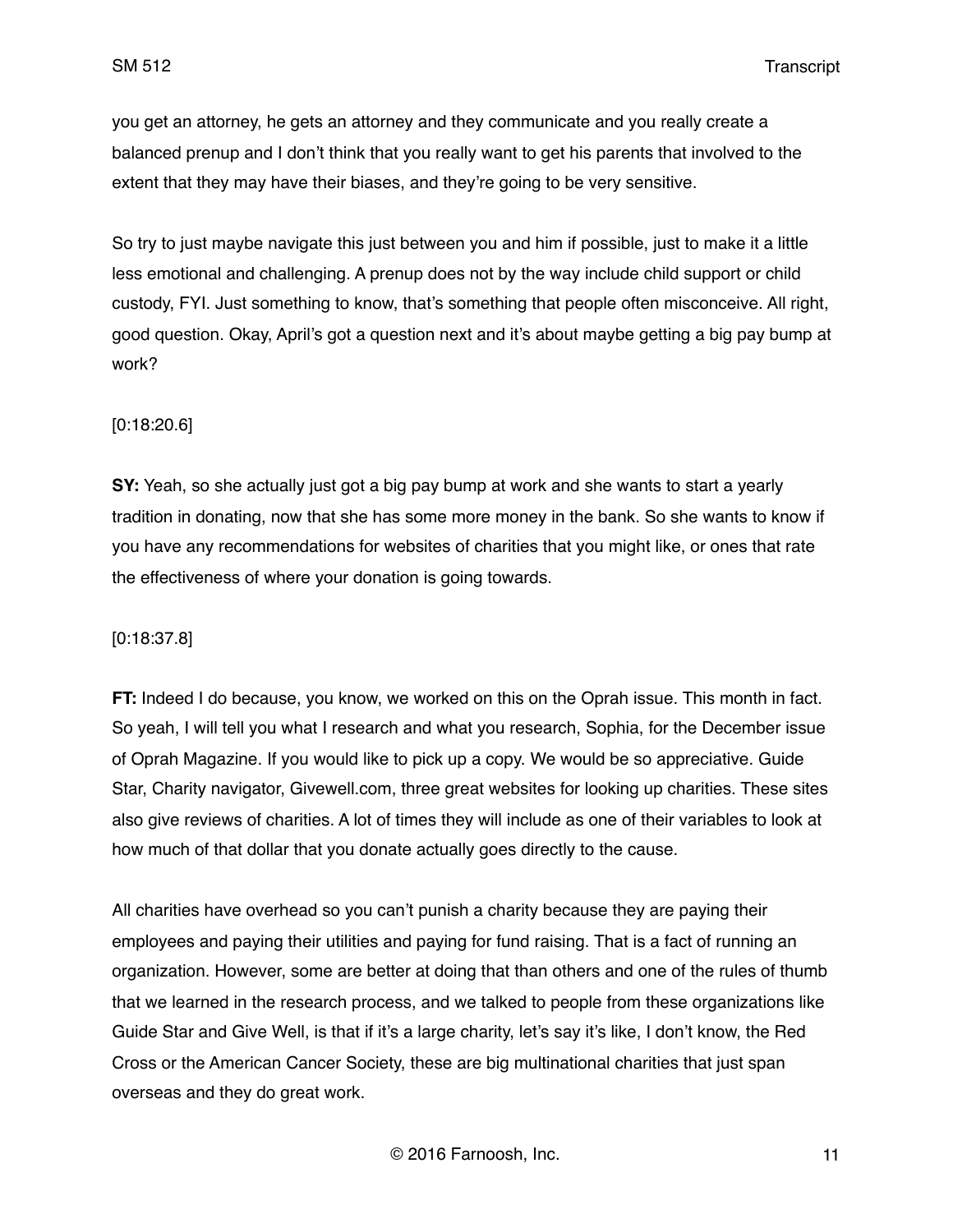That you have to understand you have a lot of overhead, right? And so to say that necessarily if they're spending more than 50% or 40% of their donations on their overhead that they're a lousy charity. You have to look at everything. You have to look at obviously the overhead is important but also what is the mission of the charity and have they clearly articulated this to donors? Saying for example that your non-profit helps disadvantage children. Well that's a good start but what else? I want to learn where these people are, where these kids are, where does my money actually go? Does it help with food and nutrition, does it help with education? Does it help with childcare?

So the more specific a charity is about how your dollars are going to be invested, the better. The clarity is really important when you're picking a charity. That's usually a good sign that it is a good and responsible charity. And the other thing I will say, because it's this time of year and everyone is remembering again that, "Oh gosh I do want donate," and then charities are actually reaching out to you being very proactive and emailing you and contacting you on Facebook, that you don't donate as a knee jerk reaction to something you see online. That if you got a phone call and someone is asking you for money or you got an email and someone is asking you for money, I'd rather you take a second to actually say, "First of all, is this a charity that is important to me and is part of my charity budget for the year?"

Second, what's the best way to donate? Usually donating over the phone is not the best way to donate because these people who have been hired to contact you to get your money, they're going to take a cut of your dollar. So better to go to the website, straightforward. Go to the website of that charity and donate directly, and we've had on the founder of a really great app called Bstow, where you can donate throughout the year. Any charity basically that you want, they've got almost all of the charities that have been IRS approved and how it works is that it links and syncs up to one of your bank accounts or credit cards. Every time you spend, it takes that expense, rounds it up to the nearest dollar, takes the change and puts it into the charity that you have designated, or several charities.

And then it also keeps a track of your donations for IRS purposes, because remember, you want to get that tax deduction if you can but you will need the paperwork. So that's basically the article I wrote for Oprah in a gist, but we'd love for you to check it out and if you have any other

© 2016 Farnoosh, Inc. 12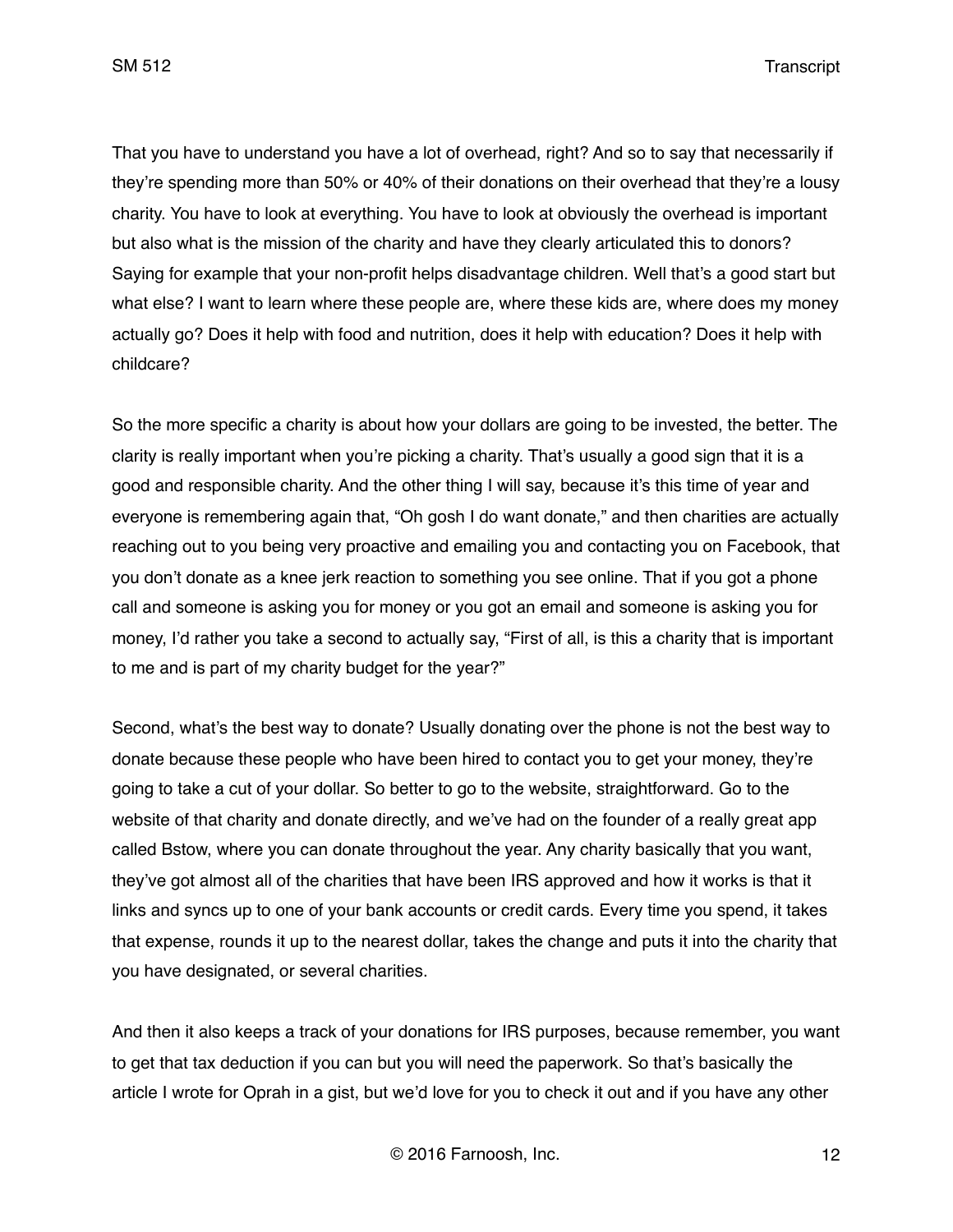questions about donations and charitable giving, this is a good topic to talk about on this show. I love talking about giving back.

[0:22:35.3]

**SY:** Great. So now we have a question from anonymous. She has \$50,000…

[0:22:41.3]

**FT:** Well, how do we know if she's a she then? She's anonymous.

[0:22:43.7]

**SY:** She's not anonymous to us. She wrote in saying that she would like her name to be left out from the episode, but her question is actually really interesting. So she has \$50,000 in private student loan debt and her fiancé's parents have offered to pay all of her loan debt because ultimately they don't want their son's credit be tarnished and they do want her to sign a pre-nup.

She is very tempted to take them up on this offer but she doesn't want to start this marriage off feeling like she owes anybody anything and so she's wondering if she should do it and whether or not she should tell her parents? She's really nervous about what they'll think, so she's really in a pickle.

### [0:23:23.2]

**FT:** Yes, a pickle but how many people get the opportunity to have their student loans paid off in one fell swoop? Here's what I think; okay, one thing that she said, I just want to clarify for our listeners and for her and also for her fiancé's parents. Listen when you get married and you have debt, as long as you don't combine this debt, you don't become co-owners of this debt through a refinance or something, as long as that debt only states your name your partner is not going to be responsible for that debt.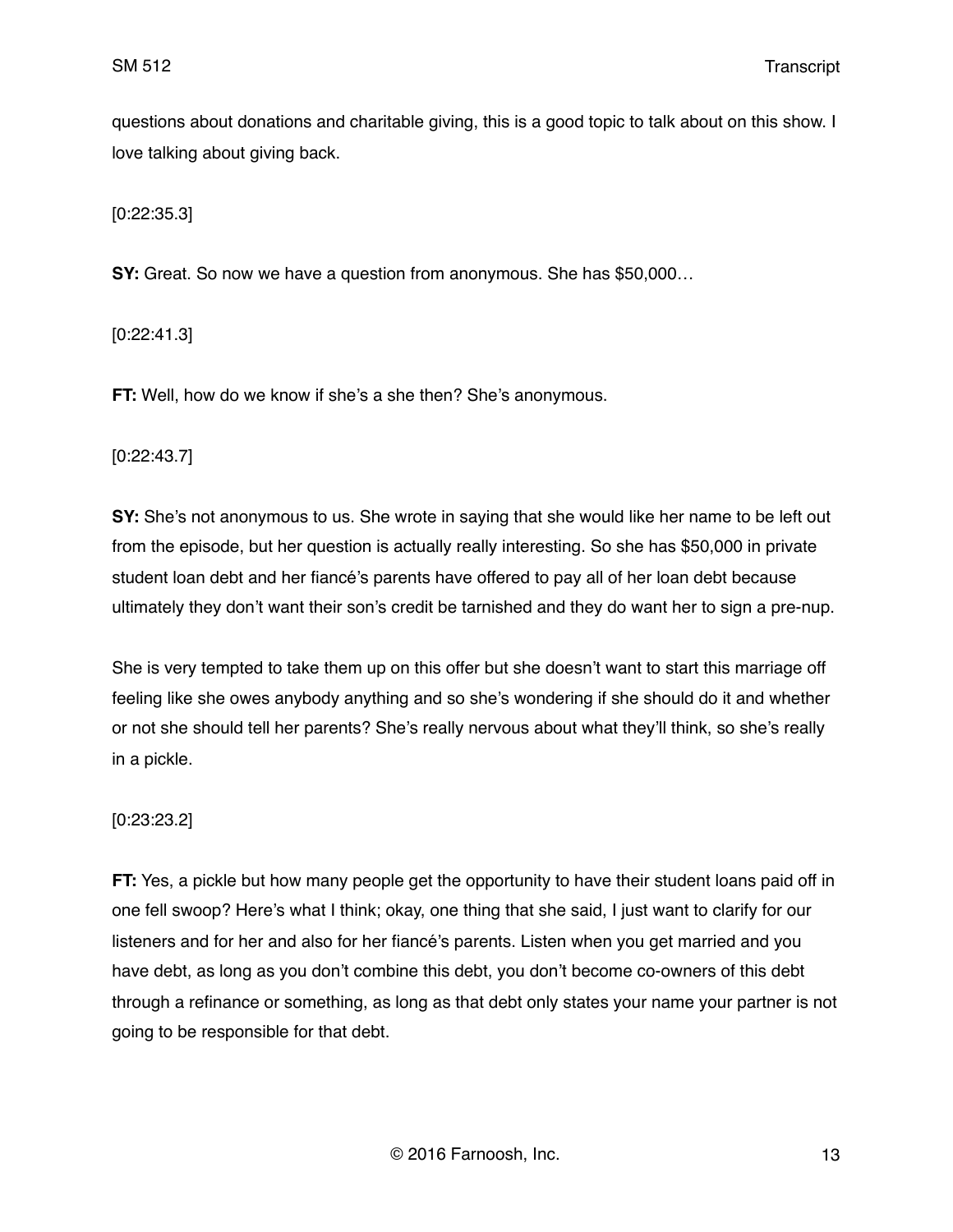So it's not going to hit his credit, it's not going to ruin his credit score as long as he's not part owner in that debt and just want to clarify that. So the next thing that I want to say is that the thing about having debt in a relationship, whether it's yours or your partner's is that it does create stress in the marriage or in the relationship. It does mean that effectively, together, you're going to have a hard time qualifying for things together.

Whether it's another home loan or a car loan or starting a business and also because there's that debt and monthly payment towards that debt, your expenses can feel like they're being challenged and you're not maybe able to buy as many things as you want and afford the things that you want. So from an affordability and from a qualifying for future loans together standpoint, debt does create road blocks.

It doesn't hurt the other person's credit as long as their name is on that debt, get it? Okay, so that's just one thing I want to say to get everybody on the same page. Her question is really more about should she do it? Whether or not she feels she could do it, this is really emotionally a big question, right? And I think she's answered a little bit to the extent where she says that she's nervous, she doesn't want to feel like she owes them anything and for me, that's all I need to hear.

Maybe you shouldn't accept this money directly from them for your student loans. However if they want to still be generous and they want to give you this money, they want to gift it to you and your husband, perhaps they could, instead of giving it to you anonymous and maybe writing you a check and that feels a little weird, you can just say this was the wedding gift that they decided to give us and as a couple we're deciding to put it largely towards my student loans. So it feels like it's a gift to the both of you and really in doing so, it is a gift to the both of you.

The other thing they could do instead of writing you this check is perhaps helping you out with expenses so that you can have the money to pay off this loan yourself in good time. So maybe to get out of the \$50,000 in student loan debt, you create a two year plan where you're putting a lot of your salary towards it in exchange for your fiancé's parents helping you guys pay for housing and food. I mean, you can figure out what kind is equitable but this way it doesn't feel like they are paying you money. They're giving you an allowance to basically pay off her student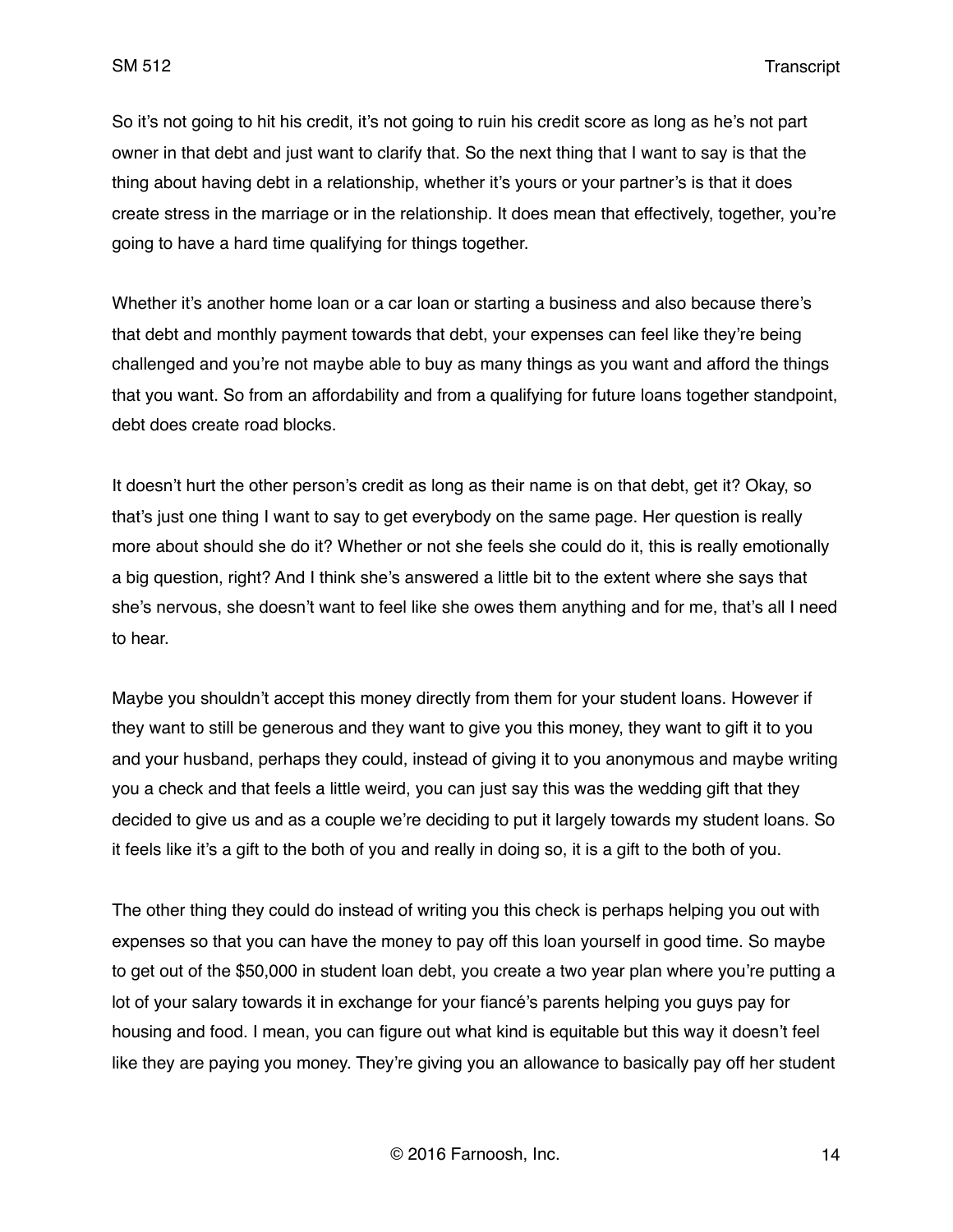loans. It's not her direct of a relationship there and it could feel a little less like they've got your hands tied behind your back, or that you owe them something if that makes sense?

## [0:26:28.1]

**SY:** Definitely and what I like about the first option that you proposed is most people get money for weddings anyways so if they gift you that money, you and the husband, then you're consciously making the decision together as a couple to pay it off so that you do have a little bit more authority over the decision. It doesn't feel so much like they are doing you a favor.

They're gifting you money which is very generous to begin with, but then you and your husband are making the conscious decision together and it feels a little bit more like you are making the decision together. It's not so much, you don't feel like you owe them anything, as you mentioned.

## [0:26:28.1]

**FT:** Right and one other thing that I can't get out of my head that she mentioned is that, and hopefully there is more to it than this but really, if the only reason they want to give her this money is to protect their son, I feel like that's not the best motivation. You ideally want to get this money because they want you to be debt free so that it helps the relationship. But they're bringing up their son's credit and this and this.

It's like, "Well, yeah but we're in this together now," and I think that if you haven't already, you need to have a conversation with your fiancé. Measure his temperature as well on this and figure out how he's feeling, because it's important that he is on board with this as well. If he starts to resent you because his parents gave you all these money to pay off your student loan debt and then he was hoping that maybe that was going to be money to buy your house together. You really want to talk this through with him because you're going to have to live him.

[0:28:05.5]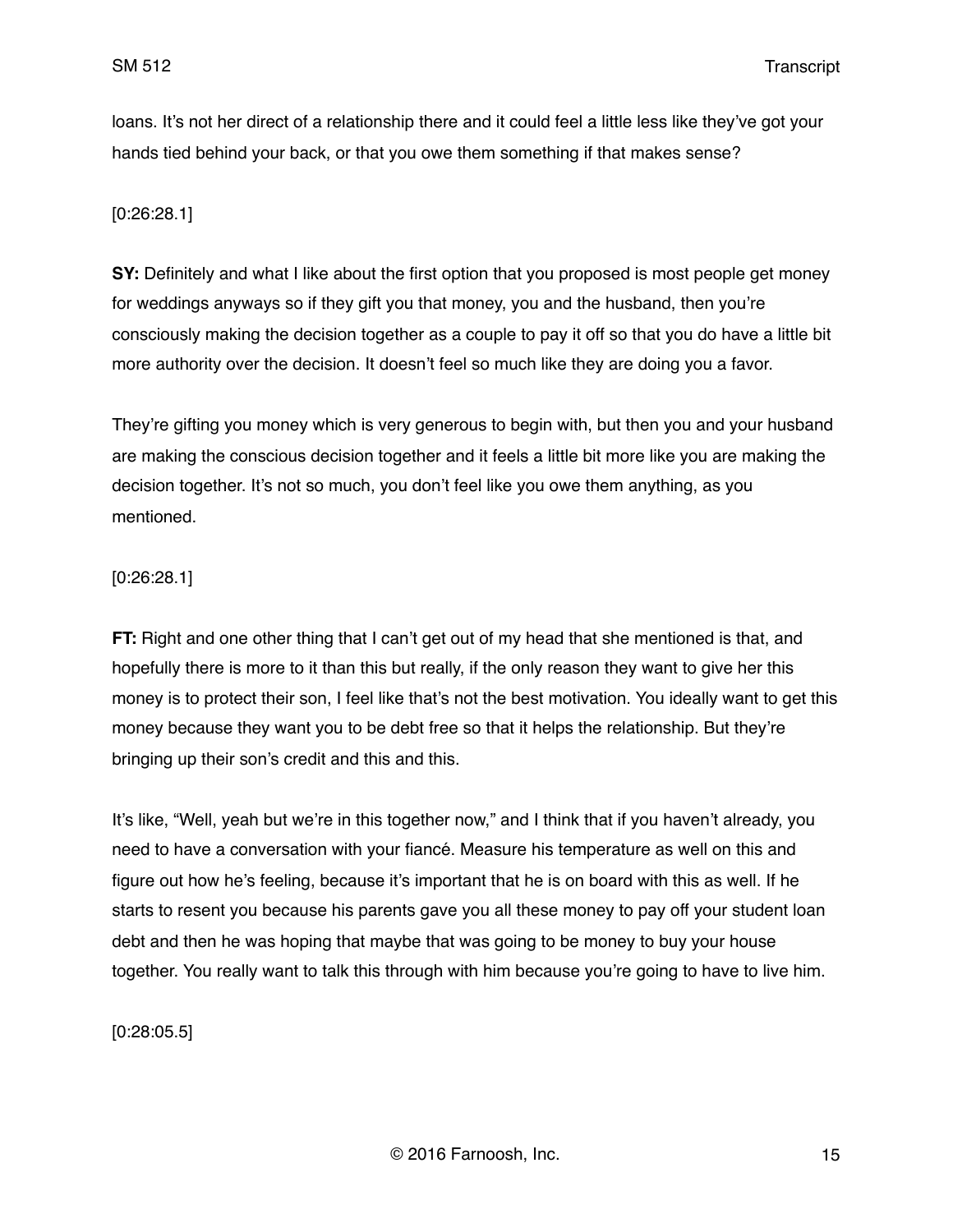**SY:** Definitely and I was going to say, I wonder how his parents even know about her student loan debt to begin with. I mean unless she's been very open with them about it from the beginning. But maybe it's something that he's brought up to his parents and it's something that is eating away at him a little bit then maybe that's a conversation that she and her husband have to have. Well, husband to be, will have to have before they can move on with the decision of whether or not they should accept this money. Because if it's something that is really eating away at him then maybe that's a separate conversation.

#### [0:28:41.6]

**FT:** Right. Wow again, love these questions ladies and gentleman because it's not something that you can just Google and find a website that's called "my fiancé's parents are giving me money.com" "what should I do.com". So I appreciate you coming to me with these questions. Hopefully I'm giving you some sensible advice. There's really no absolute here but I just throw out like things to consider and I do think that you should tell your parents, like Sophia said.

Because I think the more input you have on this, the better. You don't want to make this decision in the vacuum. But firstly, talk to your fiancé and see if there's a way to arrange this contribution in a way that's going to make the both of you feel that it's not coming with strings attached. All right anymore?

#### [0:29:28.3]

**SY:** We're at our last one, it's from Shaub. He's working on repairing damaged credit and he owes \$16,000 in student loans and so recently his credit score went up to a 610 and it was previously at a 500 after he was approved for two credit cards which he's had for six months and both of them are paid off and so he's wondering if he pays he's student loan balance, will his score improve even more or do you have any hacks maybe for improving his score while making student loan payments? He's wondering if he should increase his credit line.

[0:30:08.0]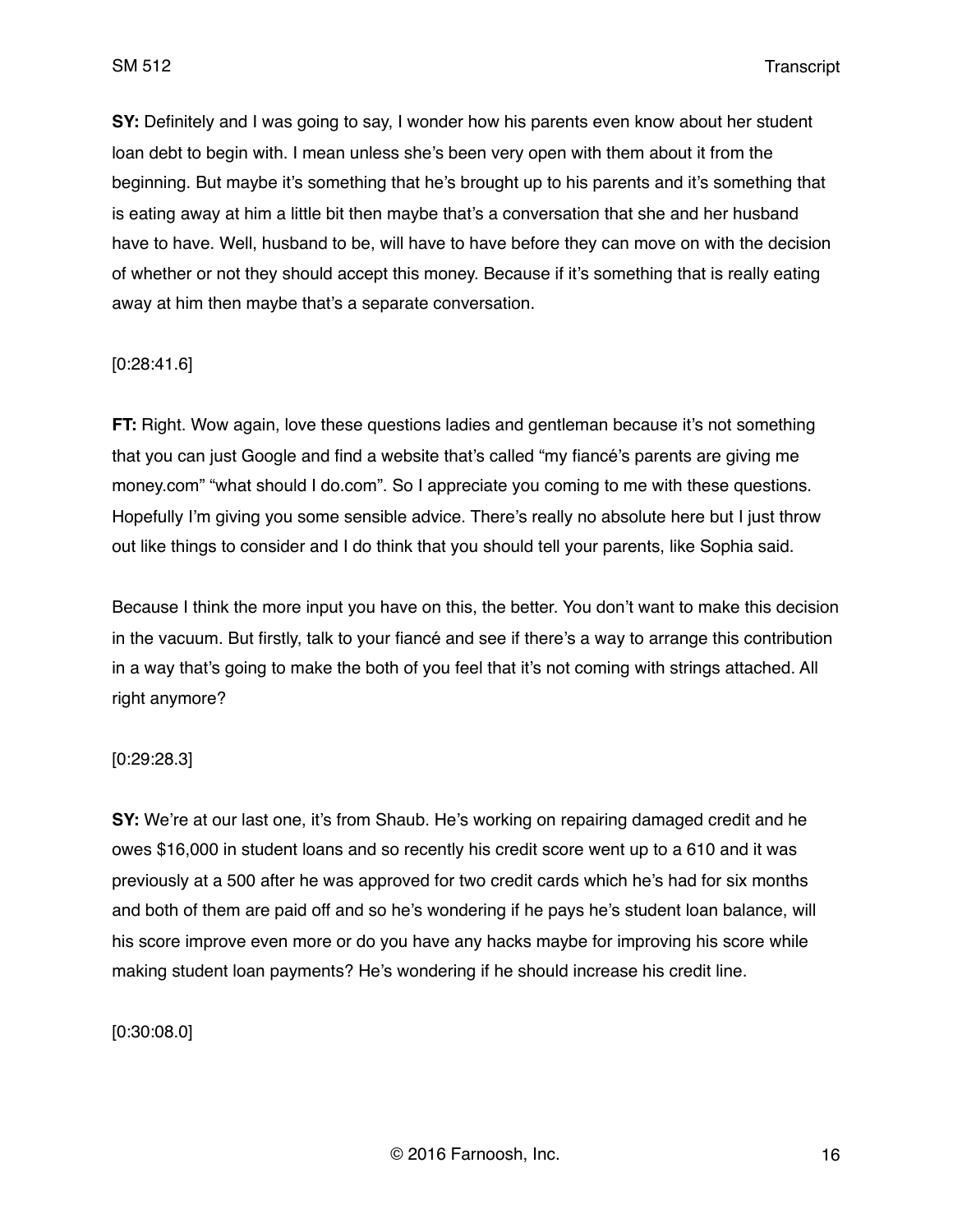**FT:** Yes, your score will definitely improve more rapidly I think than paying off your student loans by increasing your credit card limit and here's why. Your credit score, while it does factor in all kinds of credit that you are managing, from credit cards to student loans to the car loan to the mortgage to even your utility bills in some cases, but the FICO score really is sensitive to credit card payments and credit card debt and credit card management.

So, like he said, he paid it off his credit card in six months and he was really diligent, he opened up these two cards and his credit score went up a 110 points, that's a lot. In six months? That'e huge. The thing about the student loans is that paying them off on time will help. Paying them off entirely I'm not sure that's going to bump up his score a lot. Student loans just like a mortgage, those are called instalment loans.

Credit cards are revolving credit, "revolving loans" and I think that sometimes credit score calculators look at the revolving debt as more of how you perform with that as a better litmus test for how you are actually whether or not you're credit worthy and whether or not you should have a high score or low score. The thing about instalment debt is that yes, it's important, yes it's factored in. The thing you want to be careful there is never missing payments. And how aggressively you pay it down is not going to be as important in the grand scheme of things as it would be with paying off credit card debt aggressively.

As far as your credit score is concerned. I think if you're looking for a hack, I think it's better to just call up these credit card companies that you've had apparently a good relationship with. You've been paying off the debt on a timely basis. Say, "Could we raise my credit limit a few thousand dollars for each of the cards. I think you will see a big improvement and as long as you don't carry debt, you should see your score improve even more. With that said, pay off your student loans if you want more aggressively if you can. Why not? And this is something that maybe won't jack up your credit score but it will be great for your conscious. It will be great for your bank account once you have that debt gone.

You can use that payment to save more that you're making towards the loans. So Shaub I think that you are on the right track and I like that you are improving your debt to credit ratio by raising your credit limit, and that's a good hack that we can all participate in as long as we've been good with our credit. All right, and you can just do it by calling up your credit card company.